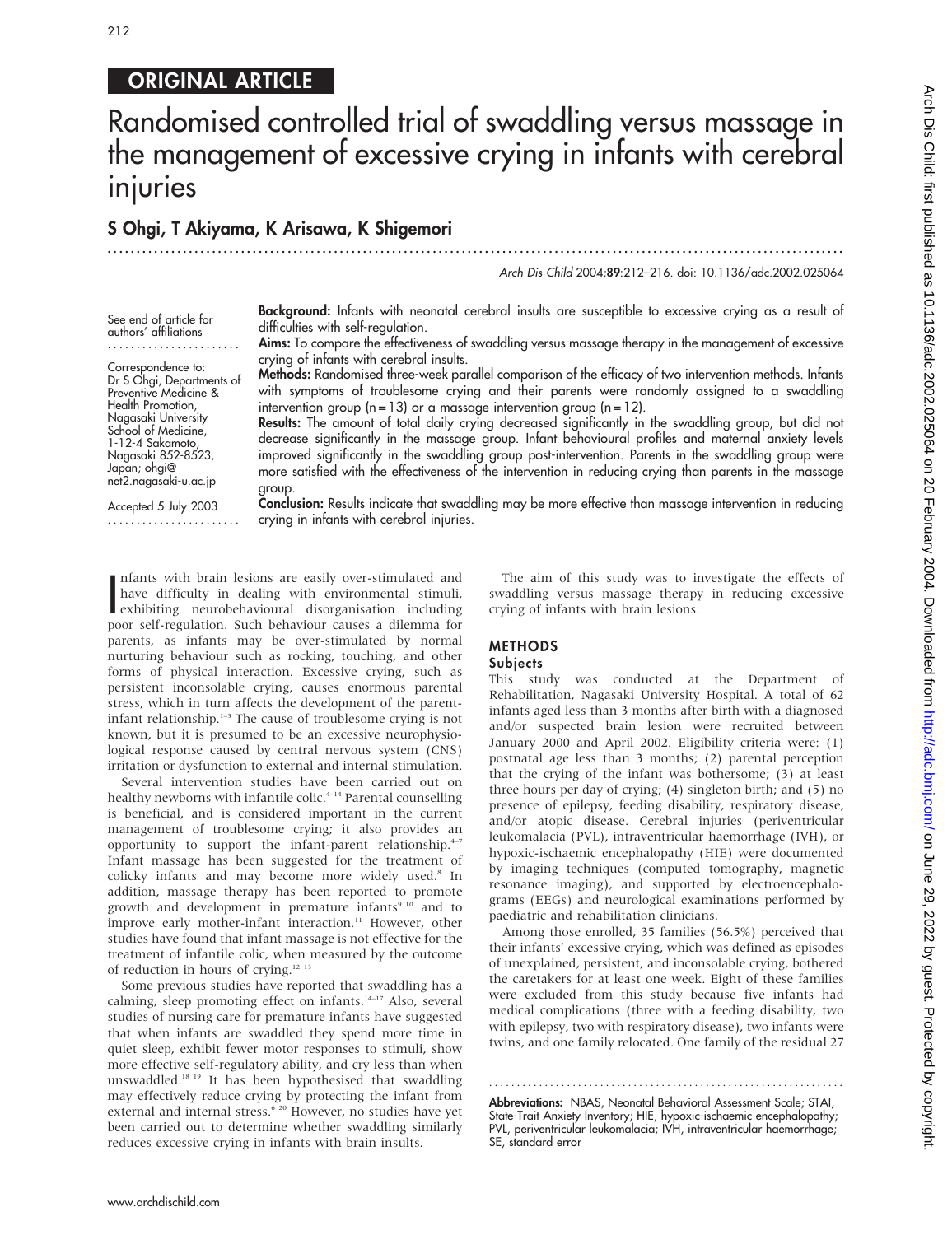withdrew from the study (refused to participate). Therefore, 26 families were enrolled in this study. Of the 26 participating infants randomised to the intervention groups, one infant in the massage group was excluded, because he developed a respiratory infection, which necessitated hospitalisation.

#### Procedure

This trial consisted of a randomised three-week parallel comparison of the efficacy of two intervention methods in the management of troublesome crying. Before starting the intervention, the parents were given an informed consent form and a one-week diary for recording the crying, sleeping, and feeding patterns of the infant. After a week, the diary was collected and the neurobehavioural examination of the infant and the maternal anxiety level was assessed preintervention. Then, the families were randomly assigned to a massage or to a swaddling group. Randomisation was performed according to the method of minimisation.<sup>21</sup> The families started a three-week intervention programme according to the randomisation. Outpatient visits were made once a week to track the progress of intervention. On the completion of the trial the diaries were collected and the infants' neurobehavioural profiles and maternal anxiety levels were re-evaluated (post-intervention). In addition, the parents were interviewed to obtain their evaluation of the effectiveness of the given intervention. All participating families gave informed consent. The assignment of subjects was unknown by the investigator performing the evaluation of the effectiveness of the given intervention.

#### Swaddling and massage methods

The infants were wrapped in the following way: (1) The infant was placed on the cover blanket, lying on his back, wearing an undergarment and a diaper. Both upper arms were positioned on the precordium (mid-line). (2) Starting from the left side of the blanket, the blanket was wrapped around the whole body, working towards the right. (3) The tip of the feet portion was folded and placed over the infant's abdomen, covering the legs. At this point, the infants' legs were spontaneously flexed and abducted (in our study, minimal hip restraint was provided). (4) Taking the right side of the blanket, it was again wrapped around the whole body two or three times. (5) The infant's head was covered with the hood. It was recommended that the swaddling be used at least three times a day for at least 30 minutes each time. While children were awake, mother-infant interaction combined with sensory stimulation such as audiovisual and vestibular stimulation was recommended. If sleeping, maintenance of sleep was recommended.

At the beginning of the massage intervention, a physical therapist taught mothers the massage technique and gave them a brochure with written illustrated instructions. Massage included gentle stroking of the skin over the different parts of the head, body, and limbs. An attempt was made to maintain eye-to-eye contact as well as touch between the infant and the masseuse during the procedure. Massage was recommended three times a day for at least 15 minutes each time.

#### Outcome measures

# Diary

The diary was based on those used in previous studies.<sup>12 22</sup> For one week pre-intervention, and for the last one week of the three-week intervention period, parents recorded the crying time, sleeping time, and feeding time at 15 minute intervals in the lower row of the diary. Parents were asked to complete time bars representing periods of inconsolability, including crying and/or fussing. Also, it included the time of parental behaviour (such as cuddling, rocking, etc) to calm the infant's crying during the infant's crying/fussing bouts. Parents were recommended to complete at least three records per week. The amount of daily crying time was calculated in terms of average time per day during each one-week interval (pre-intervention and last one week of the three-week intervention). The given interventions were recorded by drawing a line in the upper row. A massage was recorded when performed continuously for more than 15 minutes. Swaddling was recorded when carried out for more than 30 minutes.

#### Neurobehavioural examination

Neurobehavioural examination was assessed with the Neonatal Behavioral Assessment Scale (NBAS).<sup>23</sup> The NBAS was performed by the same blinded NBAS certified examiner (TA). The NBAS scores were reduced to seven clusters: (1) habituation, (2) orientation, (3) motor performance, (4) range of state, (5) state regulation, and (6) autonomic stability.

#### Maternal anxiety

Maternal anxiety was measured using the State Anxiety Scale (Form X-1) of the Spielberger's State-Trait Anxiety Inventory (STAI), which has been commonly used to assess the anxiety of parents during paediatric procedures.<sup>24</sup> This scale measures a transitory emotional response to a stressful situation and consists of 20 phrases with responses on a four point Likert scale.

#### Parental evaluation

Parental evaluation included two forms of evaluation of the perceived effects of the given intervention: whether it had an effect on reducing crying and whether it made the infant easier to handle. The effect of the intervention was evaluated using three categories: (1) not effective, (2) effective to some extent, or (3) effective.

#### Statistical analysis

Parents' and infants' characteristics were compared using the Mann-Whitney U test and Student's  $t$  test for continuous data and Fisher's exact test or  $\chi^2$  test for discrete data. The paired  $t$  test was used to analyse the difference between preand post-intervention in the daily amount of total crying, the cluster scores of the NBAS, and STAI score. The mean differences (post- minus pre-intervention) were calculated and compared between the two groups using Student's t test. Results of the parental evaluation were analysed using Fisher's exact test; p values less than 0.05 (two-tailed tests) were regarded as statistically significant. All statistical analysis was performed using SPSS for Windows (version 10.7J) software.

# RESULTS

# Background comparison

Table 1 presents the characteristics of the study infants and those of their mothers. No differences between the groups were observed in infant and maternal factors. The diagnoses of those infants in the swaddling group were: four full term infants with hypoxic-ischaemic encephalopathy (HIE), six premature infants with periventricular leukomalacia (PVL), one premature infant with intraventricular haemorrhage (IVH), and two others (developmental delay). In the massage group, infants were diagnosed as follows: four with HIE, six with PVL, and two others. There was thus no difference in the distribution of diagnosis between the two groups. With regard to social factors, there were no single-parent families and no fathers who were out of work in either group. All mothers stayed at home to care for their children full-time during the study period.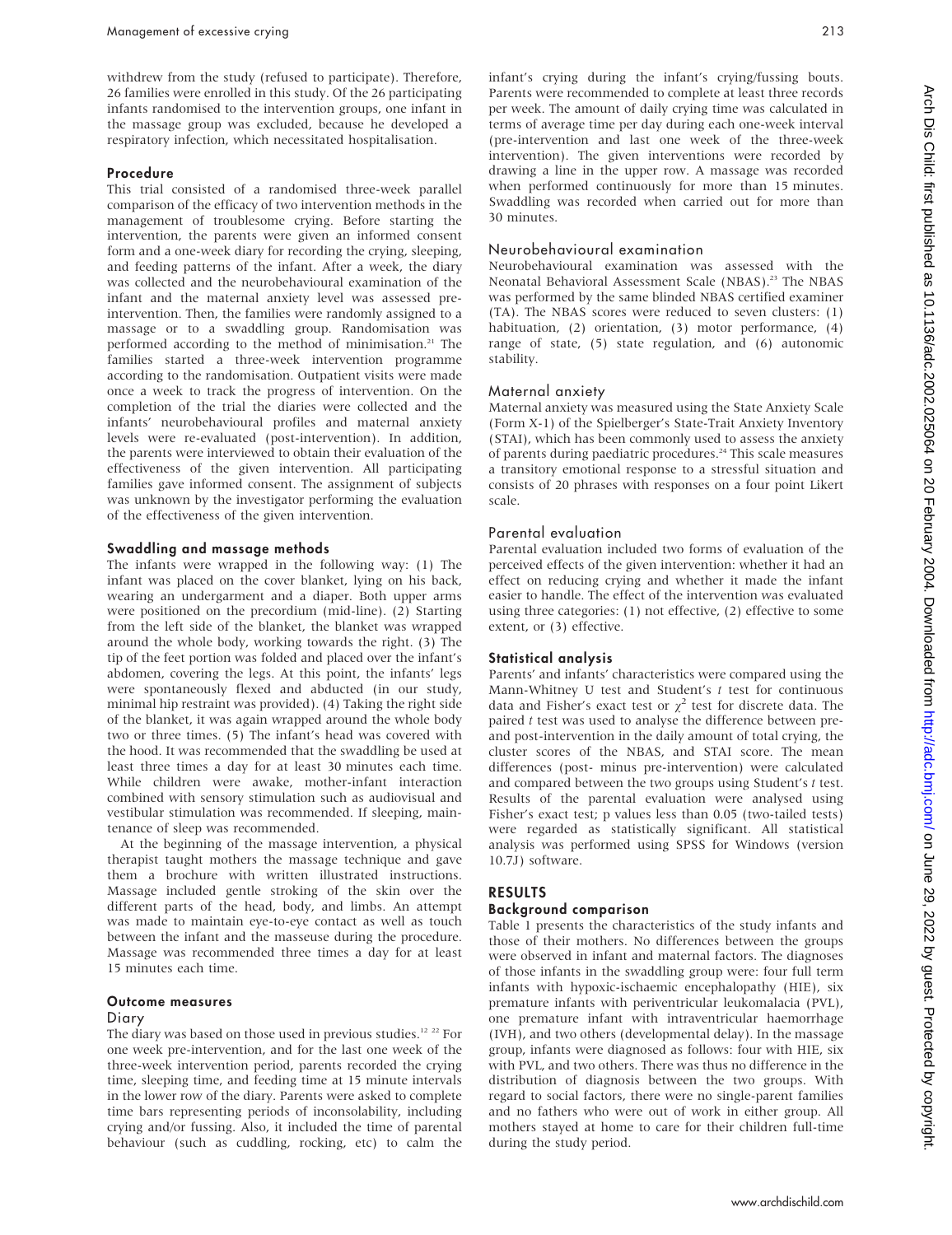|                                                          | Swaddling       | Massage        | p value    |
|----------------------------------------------------------|-----------------|----------------|------------|
| No. of subjects                                          | 13              | 12             |            |
| Gender (M/F)                                             | 10/3            | 9/3            | 1.00§      |
| Birth weight (g)*                                        | 1580 (1166-280) | 1379 (765-150) | $0.31 \pm$ |
| Low birth weight infants (yes)                           | 8               | 6              | 0.70§      |
| Gestational age at birth (weeks)+                        | 33.4(5.3)       | 34.3(5.6)      | 0.81       |
| Age on entry into trial after birth (weeks) <sup>+</sup> | 11.6(5.1)       | 11.3(5.6)      | 0.89       |
| Apgar score                                              |                 |                |            |
| $1$ mint                                                 | 3.6(2.0)        | 4.3(1.9)       | 0.68       |
| $5$ min $\dagger$                                        | 5.5(2.2)        | 5.9(1.8)       | 0.96       |
| Diagnosis                                                |                 |                |            |
| HIE/PVL/IVH/other                                        | 4/6/1/2         | 4/5/1/2        | $1.00**$   |
| Feeding type before intervention                         |                 |                |            |
| Mostly breast fed/mostly formula fed                     | 1/12            | 2/10           | $0.59$ §   |
| Maternal aget                                            | 30.8(3.9)       | 31.2(3.5)      | 0.82       |
| Single mother (yes)                                      |                 | 0              |            |
| Siblings (yes)                                           | $\frac{0}{3}$   | 4              | $0.67$ §   |
| Maternal education (under high school)                   | $\mathbf 0$     | 0              |            |

HIE, hypoxic ischaemic encephalopathy; PVL, periventricular leukomalacia; IVH, intraventricular haemorrhage. \*Median (range). Average (SD).

`Mann-Whitney U test.

§Fisher's exact test.  $I$  test.

\*\* $\chi^2$  test.

#### **Diary**

Parental diary records were made a mean of 3.2 (standard error (SE) 0.2) times in the swaddling and 3.4 (SE 0.2) times in the massage group pre-intervention. Also, they were made a mean of 3.3 (SE 0.2) times in both groups during the last week of the intervention. There were no subjects with incomplete records.

# Amount of total daily crying

Table 2 shows comparisons between the two groups of the amount of total daily crying. The mean amount of total daily crying pre-intervention was 10.7 (SE 0.7) hours/day in the massage group infants and 10.8 (SE 0.7) hours/day in the swaddling group infants. At the post-intervention stage, the mean amount of total daily crying was 10.2 (SE 0.7) hours/day in the massage group infants and 7.7 (SE 0.6) hours/day in the swaddling group infants. The amount of total daily crying decreased significantly in the swaddling group, but not in the massage group infants, by the postintervention stage. The mean difference of the total amount of crying was 0.5 (SE 0.8) hours/day in the massage group and 3.0 (SE 0.6) hours/day in the swaddling group.

#### Interventions

Massage was performed a mean of 3.3 (SE 0.2) times a day and the swaddling was used 3.4 (SE 0.2) times a day during the three-week intervention. The mean duration of the

| Table 2 The amount of total daily crying pre- and post-<br>intervention |                          |                |  |  |
|-------------------------------------------------------------------------|--------------------------|----------------|--|--|
|                                                                         | Swaddling                | <b>Massage</b> |  |  |
| Pre-intervention                                                        | 10.8(0.7)                | 10.7(0.7)      |  |  |
| Post-intervention                                                       | $7.7(0.6)^*$             | 10.2(0.7)      |  |  |
| Mean difference                                                         | $-3.1(0.5)$ <sup>+</sup> | $-0.5(0.8)$    |  |  |

Results expressed as mean (SE).

\*Significantly different between pre- and post-intervention. The amount of total daily crying decreased significantly in the swaddling group (p $<$ 0.01), but not in the massage group.

Significantly different between the two groups. The mean difference of the amount of total daily crying was significantly greater in the swaddling group than in the massage group  $(p = 0.01)$ .

intervention was 0.8 (SE 0.1) hours/day in the massage group and 4.2 (SE 0.3) hours/day in the swaddling group.

# The NBAS cluster scores

Table 3 shows the NBAS behavioural cluster scores for both groups, pre- and post-intervention. Post-intervention orientation, state range, and state regulation cluster scores were significantly improved in the swaddling group, but not in the massage group.

# The STAI score

Table 4 shows the STAI score for both groups, pre- and postintervention. The STAI score improved significantly in the swaddling group, but not in the massage group.

# Parental evaluation

Table 5 shows the results of the parental evaluation of the effect of intervention. Parents in the swaddling group were more satisfied with the effects of the intervention than parents in the massage group. Eight (61.5%) of the parents in the swaddling group compared with only two (16.7%) of the parents in the massage group reported that crying decreased as a result of the intervention. Also, in terms of parental evaluation of whether the intervention made the infant easier to handle (reciprocal effect), parents in the swaddling group gave more positive responses than parents in the massage group. Seven (53.8%) of the parents in the swaddling group and only one (8.3%) of the parents in the massage group reported that handling of their infant became easier.

# **DISCUSSION**

Although a number of intervention studies on normal, mature infants with colicky crying have been conducted, there is a dearth of research on the management of excessive crying with cerebral insults. The rationale of our study was that swaddling may be more effective in protecting infants with cerebral injuries from external and internal stimuli, thus reducing crying in these infants. The purpose of this study was to test this hypothesis by comparing two intervention methods, massage and swaddling, over a period of three weeks. In the swaddling group, the total amount of postintervention crying significantly decreased by 28% compared with the level of pre-intervention crying. This decrease in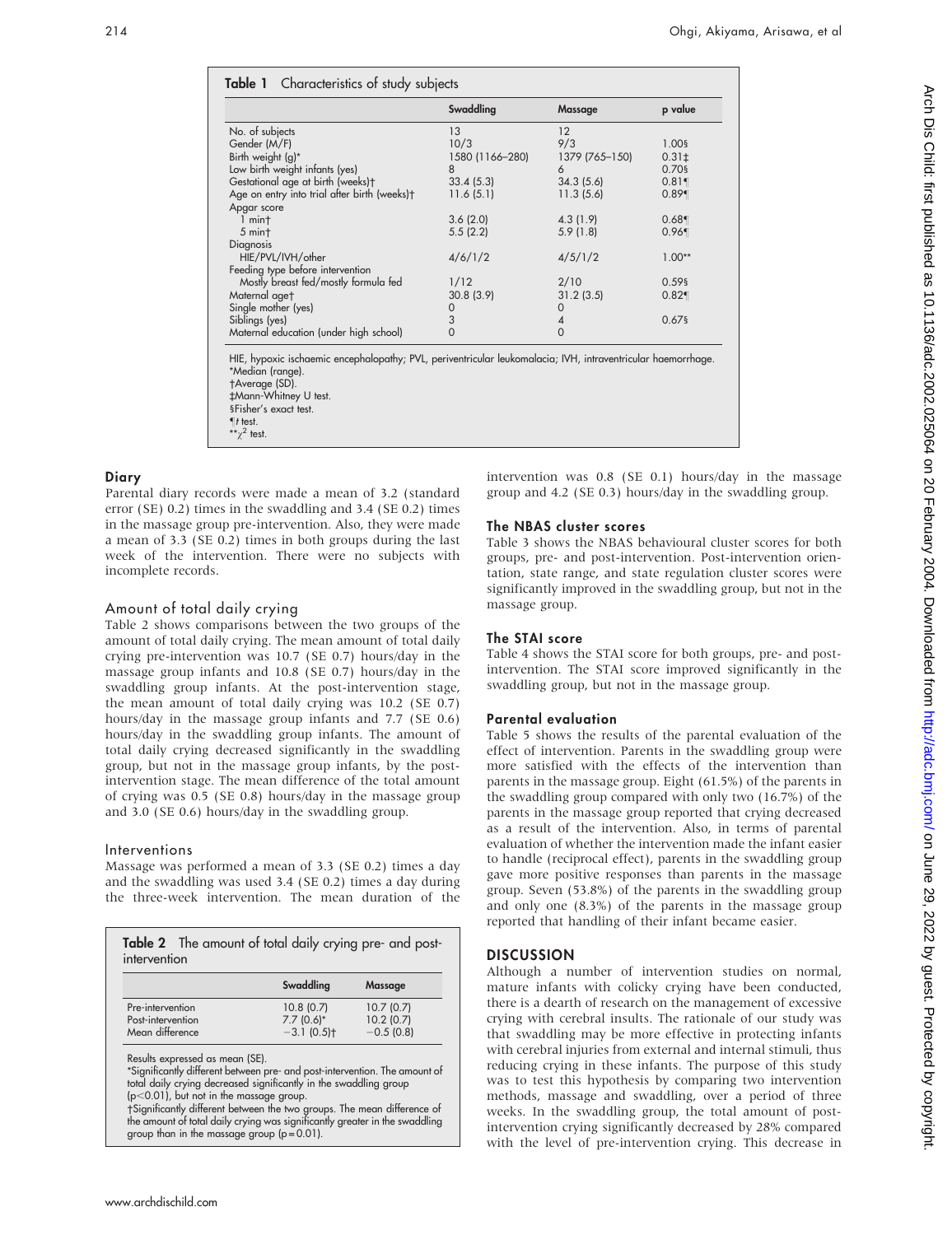|  |  |  |  |  | Table 3 NBAS cluster scores pre- and post-intervention |
|--|--|--|--|--|--------------------------------------------------------|
|--|--|--|--|--|--------------------------------------------------------|

|                     | Swaddling               |                   |                         | <b>Massage</b>          |                          |                 |  |  |
|---------------------|-------------------------|-------------------|-------------------------|-------------------------|--------------------------|-----------------|--|--|
|                     | <b>Pre-intervention</b> | Post-intervention | Mean difference         | <b>Pre-intervention</b> | <b>Post-intervention</b> | Mean difference |  |  |
| <b>Habituation</b>  | 6.7(0.2)                | 7.0(0.2)          | 0.3(0.2)                | 6.9(0.3)                | 6.9(0.2)                 | 0.1(0.2)        |  |  |
| Orientation         | 4.0(0.3)                | $4.9(0.4)$ *      | $0.9(0.3)$ <sup>+</sup> | 4.0(0.4)                | 4.2(0.4)                 | 0.2(0.3)        |  |  |
| Motor               | 3.5(0.2)                | 4.0(0.3)          | 0.5(0.3)                | 3.4(0.3)                | 3.5(0.3)                 | 0.1(0.2)        |  |  |
| State range         | 3.5(0.2)                | $3.9(0.2)$ *      | $0.4(0.2)$ t            | 3.4(0.2)                | 3.4(0.3)                 | 0.0(0.2)        |  |  |
| State regulation    | 3.5(0.2)                | 4.0 $(0.3)*$      | $0.5(0.2)$ t            | 3.4(0.2)                | 3.6(0.2)                 | 0.2(0.2)        |  |  |
| Autonomic stability | 6.3(0.2)                | 6.6(0.2)          | 0.3(0.3)                | 6.4(0.3)                | 6.5(0.2)                 | 0.1(0.3)        |  |  |

Results expressed as mean (SE).

\*Significantly different between pre- and post-intervention. Orientation (p = 0.01), state range (p = 0.02), and state regulation (p = 0.01) cluster scores recovered significantly in the swaddling group.

Significantly different between the two groups. The mean difference of the orientation (p = 0.05),state range (p = 0.02), and state regulation (p = 0.03) cluster scores were significantly higher in the swaddling group than in the massage group.

crying was considered substantial, even in comparison to infants who received massage intervention. These results indicate that swaddling may suppress crying by protecting infants from external and internal stimulation. The decrease of crying in swaddling group infants would reflect the effect of the intervention in itself rather than the natural course of infant crying, because there was no significant difference in maturational age between the two groups, and crying time did not decrease in infants of the massage group. However, as there are very few systematic studies of time related change in crying in infants with cerebral lesions, we need longer follow up studies.

The results given by the NBAS also showed that infants who received the swaddling intervention improved their abilities to: (1) maintain an alert state and to focus on attention-orientation tasks; (2) regulate behavioural states; and (3) cope with stress. These results suggest that swaddling may improve the neurobehavioural organisation in infants with brain lesions. These findings are supported by the literature on swaddling for premature infants.<sup>18 19</sup> In addition, results of the maternal STAI showed that the maternal anxiety perception in the swaddling group was improved over the three-week intervention period. Also, in terms of the parental evaluation, the rates of reduction in crying and of improvement in ease of handling were higher in the swaddling group. Reduction of crying by swaddling will probably help to alleviate parental anxiety and stress. In essence, short term changes in an infant's behaviour and in parental mental health, in response to swaddling, can serve to initiate a positive cycle of interaction between parents and infants that may have a long term impact on the child development outcome.

In considering the effects of massage therapy, no clear benefit in the massage group was observed in this study. Massage is commonly used as a method of consoling, and has even been recommended for treatment of colicky infants. However, Huhtala et al found that massage as an intervention for colicky infants does not modify the natural course of early infant crying and colic.<sup>12</sup> In this study, we obtained similar

|                                                          | Table 4 STAI scores pre- and post-intervention |                                     |  |  |  |
|----------------------------------------------------------|------------------------------------------------|-------------------------------------|--|--|--|
|                                                          | Swaddling                                      | <b>Massage</b>                      |  |  |  |
| Pre-intervention<br>Post-intervention<br>Mean difference | 44.3(2.3)<br>$39.2(2.0)$ *<br>$-5.1(1.9)$ t    | 44.2(2.4)<br>44.8 (2.2)<br>0.7(2.1) |  |  |  |

Results expressed as mean (SE).

\*Significantly different between pre- and post-intervention. The STAI score improved significantly in the swaddling group  $(p = 0.01)$ . tSignificantly different between the two groups. The mean difference of the STAI score was significantly greater in the swaddling group than in the massage group  $(p = 0.04)$ .

results on infants with cerebral insults. In our study the mean duration of massage was shorter than a swaddling intervention. It is conceivable that massage performed for such a short period of time may not be effective. In order to promote sensory-motor development in infants with brain lesions, sensory stimulation to an appropriate degree, must be reinforced. In terms of future directions for research, it may be rewarding to evaluate the efficacy of combining swaddling and sensory-motor interventions.

In our study, the average amount of total crying per day in infants with cerebral insults who cried excessively, was approximately 11 hours. Brazelton studied 80 healthy newborns and found that crying gradually increased to a peak daily median of 2.75 hours at 6 weeks of age.<sup>25</sup> The amount of total crying of the target infants in our study was much greater than that reported by Brazelton. One possibility could account for the fact that the time of parental behaviour to calm the infant's crying during the infant's crying/fussing bouts was included in the crying time. However, infants with brain lesions are easily over-stimulated, and are susceptible to a rapid state change to crying. Also, as these infants have difficulties with self-regulation and inconsolable crying, parents need to intervene more frequently to calm their babies. We believe the amounts of crying that parents reported in this study approximate the true number of hours that infants cried. In addition, we used the ''15 minute rule'' for the diary recordings, which may affect the sensitivity of the measures of amount of crying reported. Previous study of parental diaries has suggested that the ''5 minute rule'' may provide a more sensitive estimate of the accuracy of diaries.<sup>26</sup> Furthermore, future study should include an objective analysis using 24-hour audiotaped recording.

In conclusion, swaddling appears to be more effective than massage in reducing excessive crying in infants with cerebral insults. Swaddling is associated with an improved neurobehavioural organisation and reduced maternal anxiety, which may ultimately promote parent-infant interaction. The effectiveness of swaddling in reducing excessive crying

| <b>Table 5</b> Parental evaluation of the effect of intervention |           |                |          |  |
|------------------------------------------------------------------|-----------|----------------|----------|--|
|                                                                  | Swaddling | <b>Massage</b> | p value* |  |
| Crying decrease                                                  |           |                |          |  |
| Not effective                                                    | 1(7.7)    | 6(50.0)        |          |  |
| Effective to some extent                                         | 4 (30.8)  | 4(33.3)        |          |  |
| Fffective                                                        | 8(61.5)   | 2(16.7)        | 0.03     |  |
| Easier to handling                                               |           |                |          |  |
| Not effective                                                    | 2(15.4)   | 6(50.0)        |          |  |
| Effective to some extent                                         | 4(30.8)   | 5(41.7)        |          |  |
| Effective                                                        | 7(53.8)   | 1(8.3)         | 0.04     |  |
| Results expressed as no. (%).<br>$*$ test.                       |           |                |          |  |